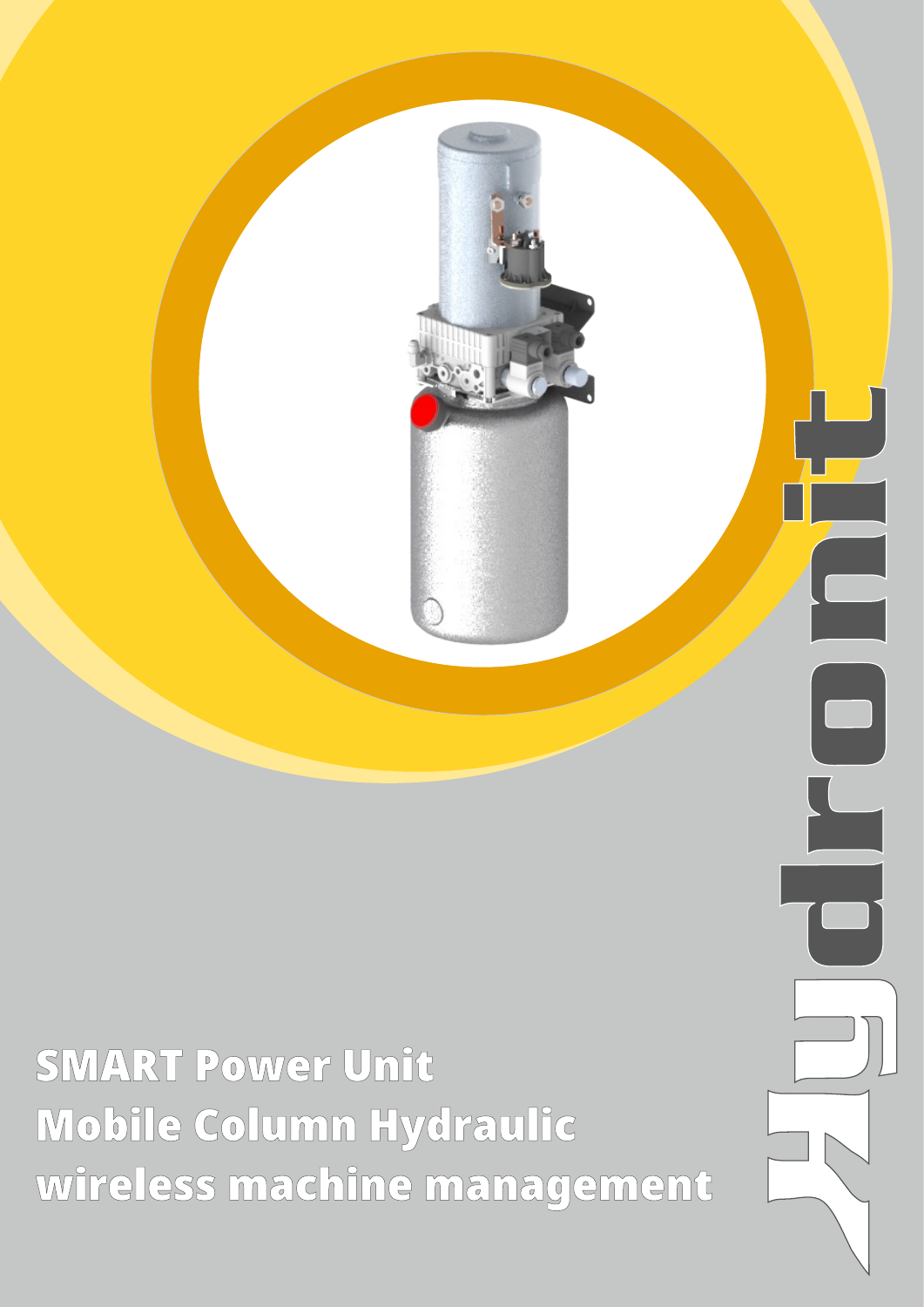#### **SMART PU MCH MACHINE MANAGEMENT**

**Hudromit**®

A wireless mobile column lift machine is a "distributed automation" complex system.

One machine consist of  $2 - 4 - 6 - 8$  autonomous and independent lifting devices (columns) that can be freely moved in a plan. Each Column is battery operated and includes:

- **Frame**
- **Battery**
- **Battery charger**
- **Lifting cylinder**
- DC Hydraulic power pack
- One or more electronic controllers
- A communication system (radio, wired)
- HMI (such as operator panel)
- **Sensors**
- **Cable Harness**
- Wi-Fi

Using our patented SMART POWER UNIT technology Hydronit offers a "one-stop-shop" solution for mobile column machine.

The Offer is including:

- **SMART POWER UNIT** 
	- Hydraulic power pack
	- Embedded SIL 2 programmable PLC
	- Embedded Sensors (see data sheet)
	- WiFi CAN Ethernet
	- 4,3" touchscreen Ethernet
- IDE (programming environment)

One SMART POWER UNIT is able to fully manage one column from both hydraulic and electric point of view. It allows a consistent reduction of the TCO of the machine reducing assembly time since several sensors are embedded. It Integrates a wide number of I/O which can direct-drive valves both on-off or proportional.



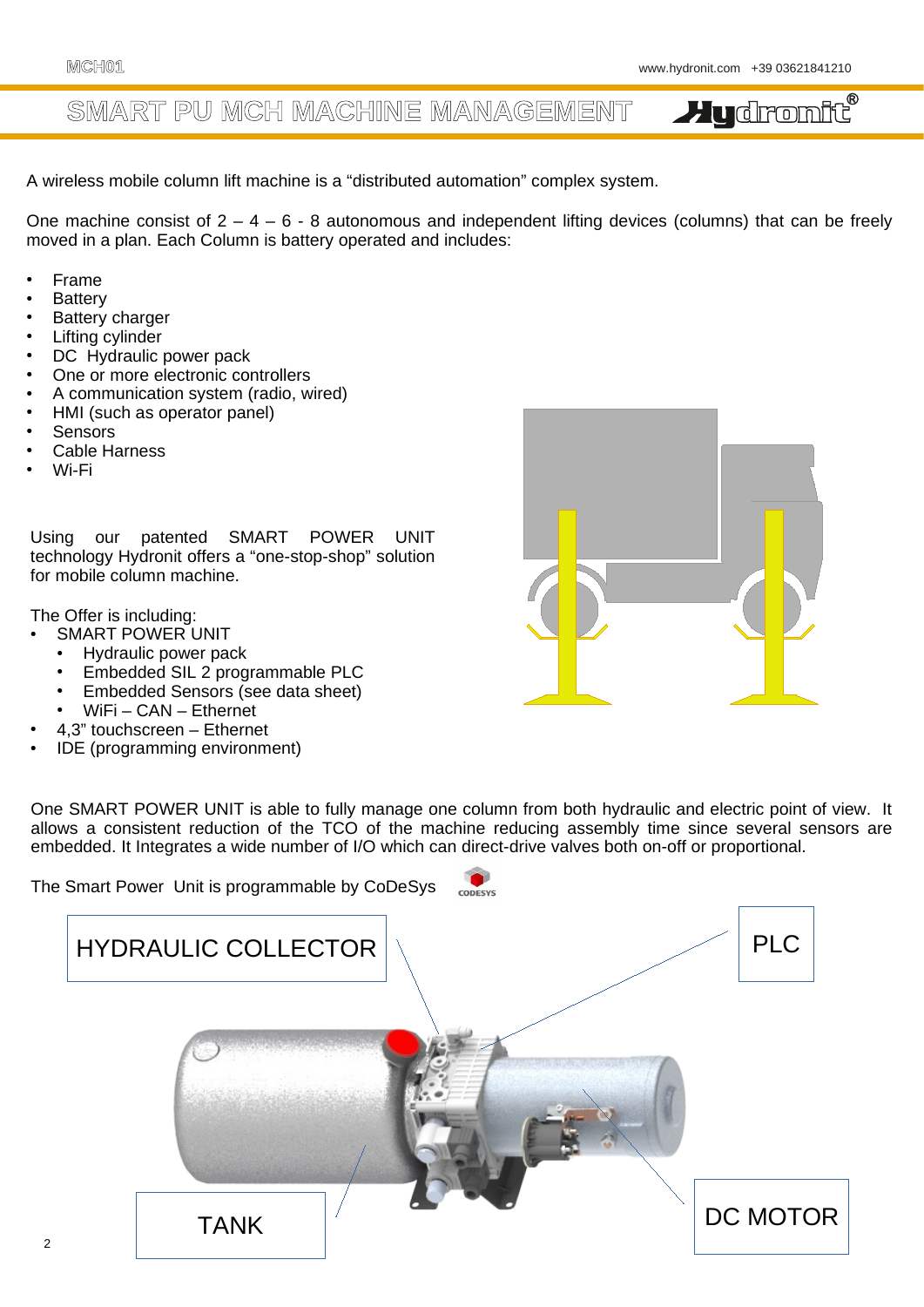### **SMART PU MCH MACHINE MANAGEMENT**

**Hydromic**®

A Smart Power Unit is equipped with all the hydraulic, electric and electronic features required to fully manage a complete complex machine (see full data sheet). The electronic and mechanic architecture is developed in order to meet SIL 2 (safety integrity level) as per EN61508 for or Pl c as per EN13849 The smart Power Unit is ready to operate 48VDC, with the related cable harness downsizing ( and cost saving) The smart power unit is programmable with



In a Mobile coloumn lifting machine, one SMART PU can manage the complete machine , with the following features:

- Columns connected via embeded WI-FI
- drive the complete hydraulics thanks to electric motor, pump and embedded valves. The hydraulic scheme correspond with the strictly necessary circuit to lift and lower the vertical mast. The basic circuit allow three speeds and lifting and three speed lowering.
- The same electronic controller can manage proportinal valves (see our optional proposal for a seamless flow control).
- Detects load, thanks to embedded pressure sensor
- Detect actual temperature of the fluid (optional)
- Drive extra solenoids/electric load such as "lock light" and "safety lock", as well as management of the battery charger
- Up to 12 sensors/buttons for the machine operation, such as UP/DOWN and Emergency switches, end strokes proximity switches , machine ground pressure, wheel forks status, battery status and so on

The Embedded Electronic controller allow also the following features:

- preventive maintenance and data logging (for future rental options)
- connection with a smartphone (for example machine control through app)

HMI:

The Smart-Power-Unit range is completed by our 7" touchscreen display wich can be connected to the PLC through a CAN BUS line.

Our Touchscreen is programmable through a proprietary IDE based on QT which is open-source





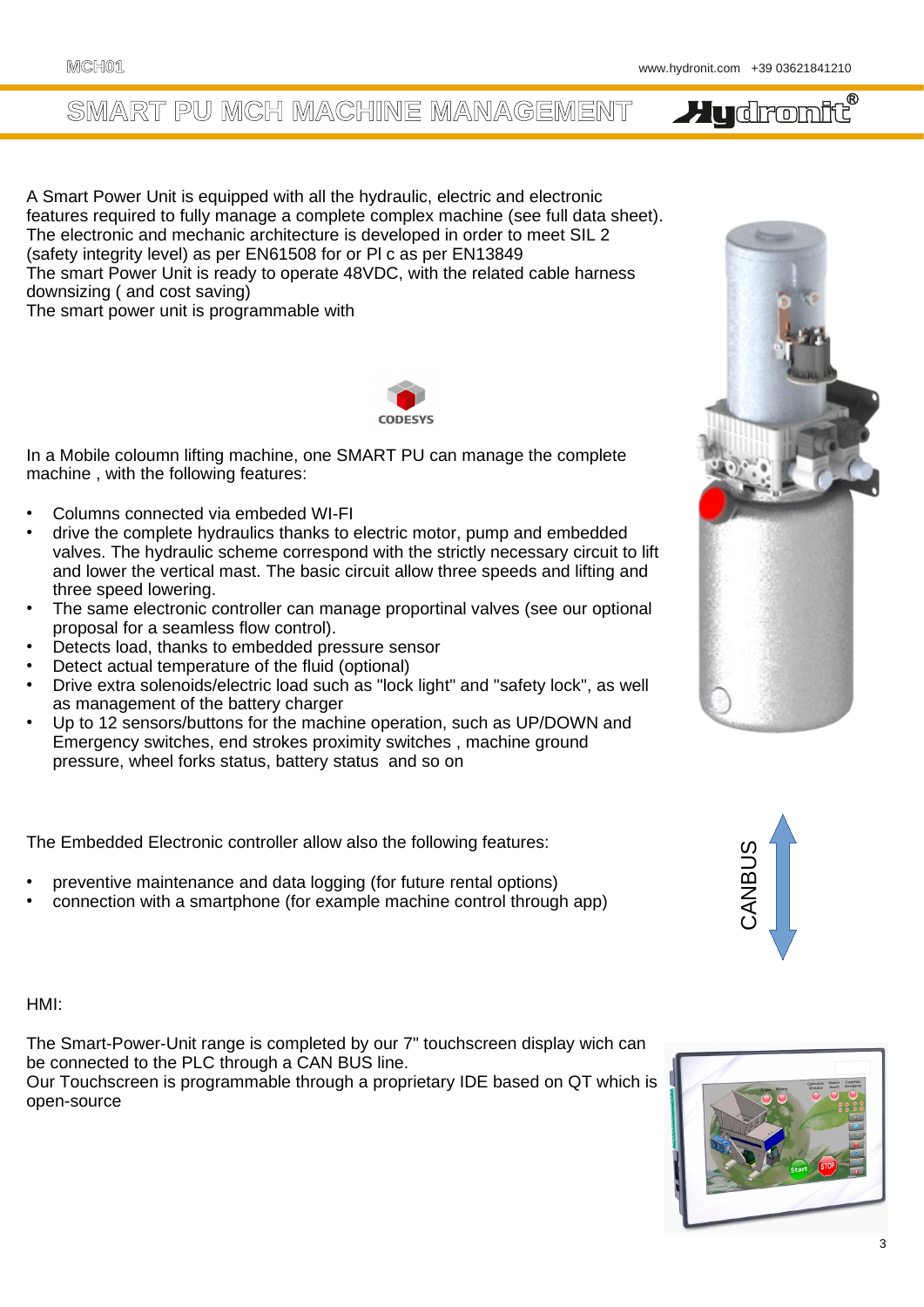## **SMART PU MCH BLOCK UNIT**



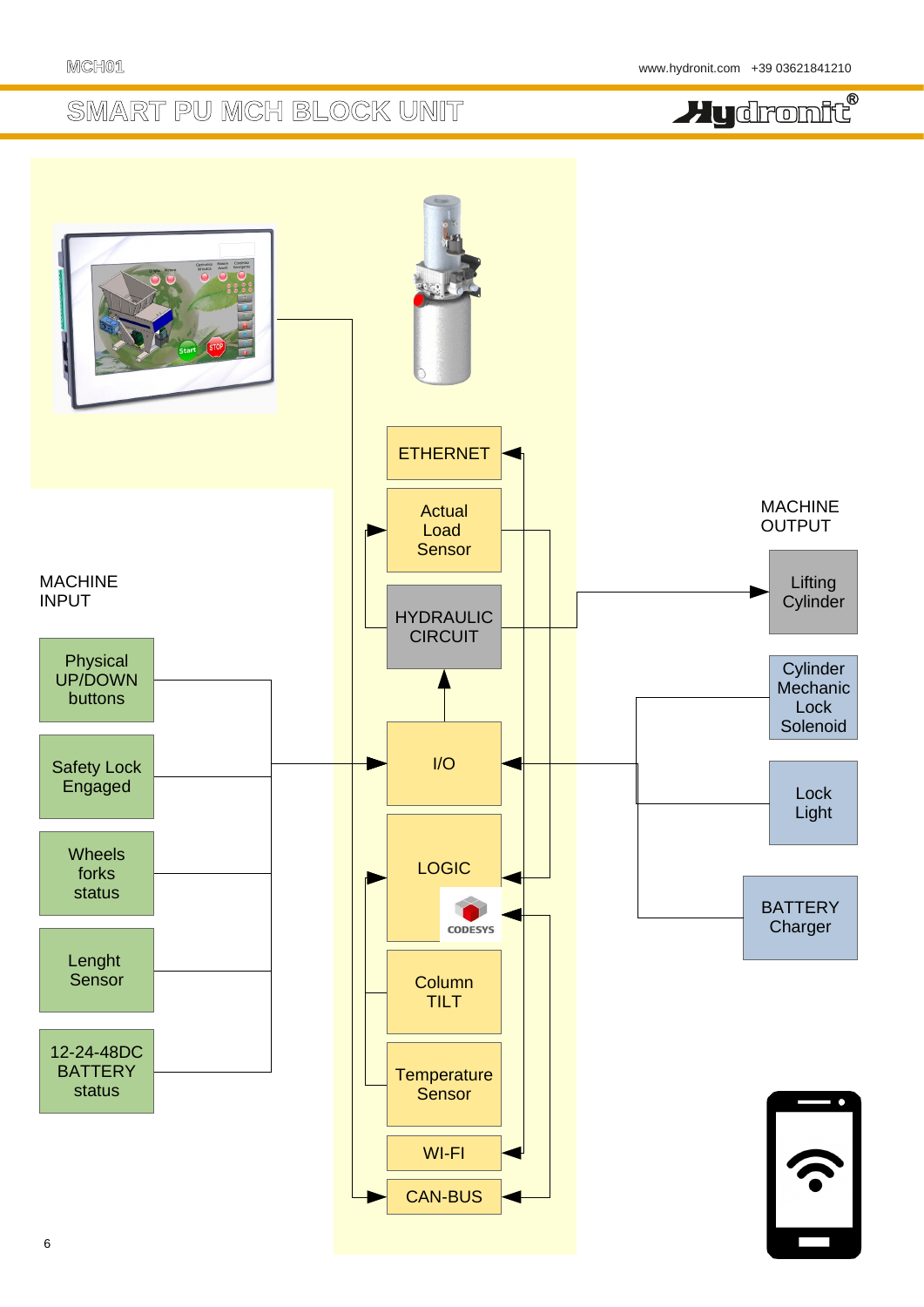## **SMART PU MCH SYSTEM SCHEME**

# **Audromit**®

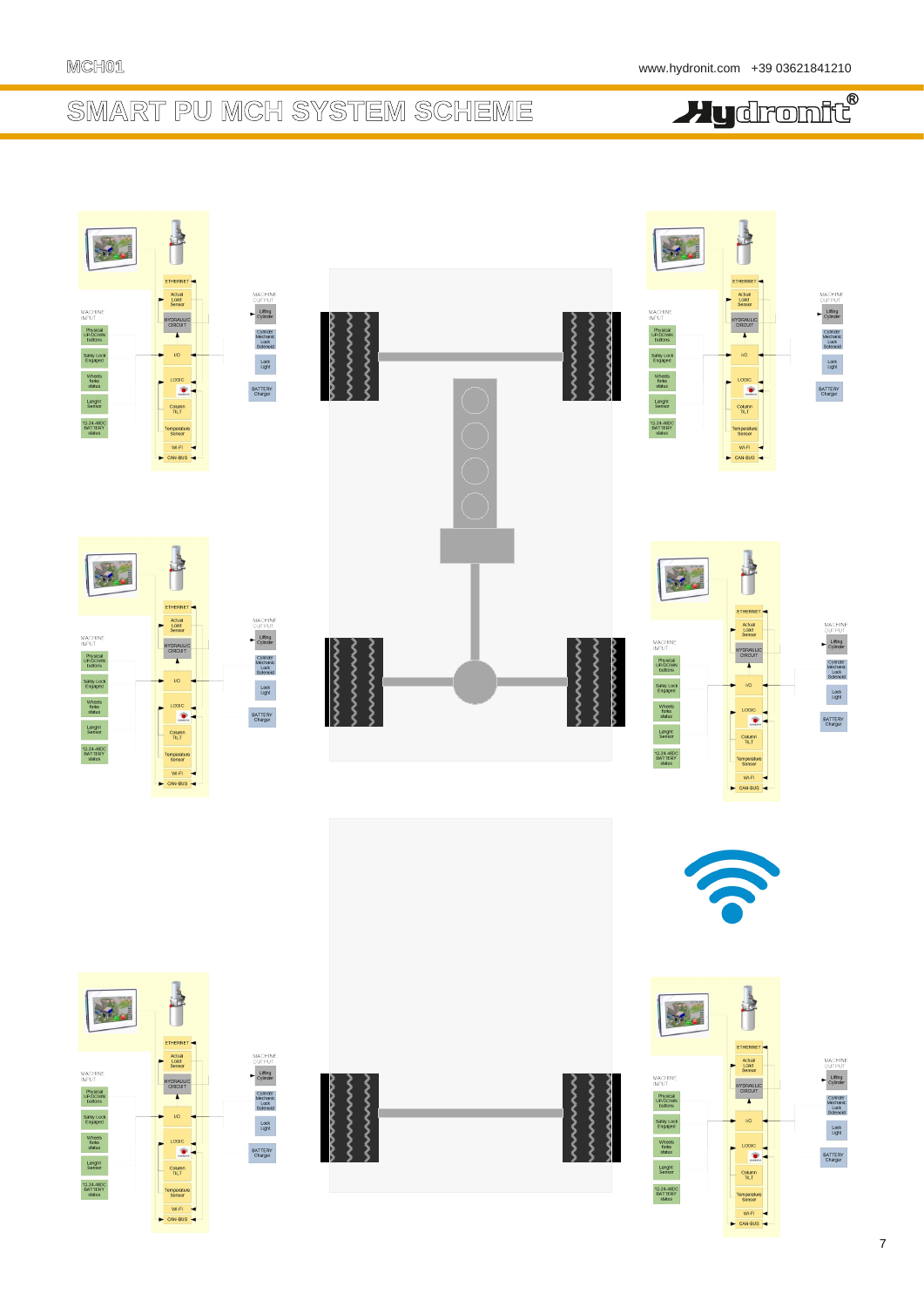**SMART PU MCH SYSTEM SCHEME**

**Hudronic**®

This is an extract of the full document. To get the full document, please contact our sales office: [sales@hydronit.com](mailto:sales@hydronit.com) (English, French, Spanish) [export@hydronit.com](mailto:export@hydronit.com) (English, Russian, Polish, German) [vendite@hydronit.com](mailto:vendite@hydronit.com) (Italian)